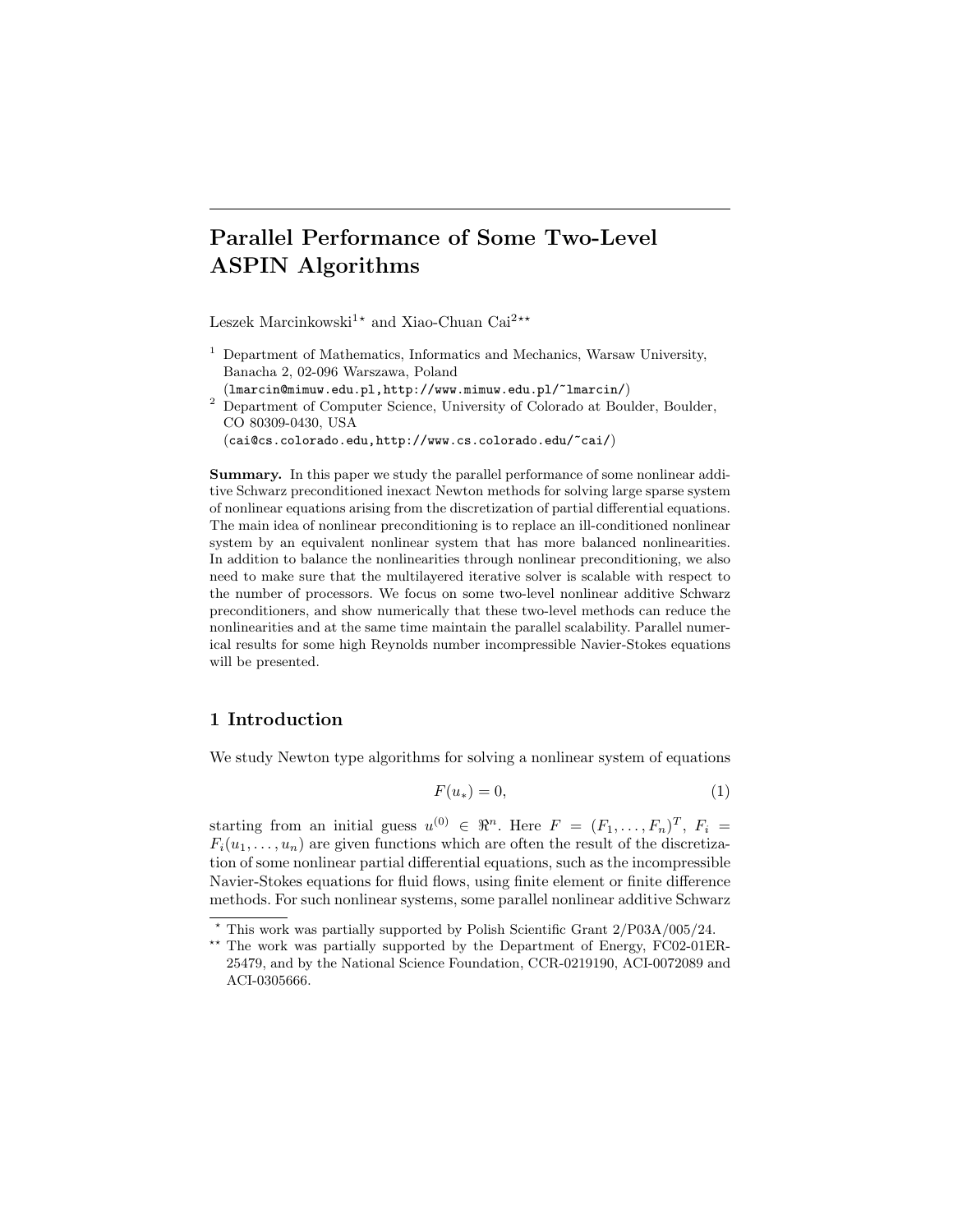preconditioned inexact Newton methods (ASPIN) were recently proposed in Cai and Keyes [2002], and Cai et al. [2002]. ASPIN has been applied successfully to some rather difficult problems such as the transonic full potential flows (Cai et al. [2000]), and the high Reynolds number incompressible Navier-Stokes flows (Hwang and Cai [2003]). In this paper we compare the parallel performance of a one-level method (Cai and Keyes [2002]), a two-level method (Cai et al. [2002]), and a slightly modified two-level method to be presented in this paper. In the modified two-level method, the initial guess  $u^{(0)}$  is replaced by a fine grid interpolation of the coarse grid solution. It turns out in some situations the small modification has some major impact on the overall performance of the algorithm. The focus of this paper is on the linear and nonlinear scalability issues of the methods, and our discussions will be based on the numerical results for solving some high Reynolds number incompressible Navier-Stokes equations on distributed memory parallel computers with modest number of processors.

## 2 Algorithm description

In the rest of the paper we shall refer to the nonlinear algebraic system (1) as the *fine grid system*, or simply the fine system, which has n unknowns and  $n$  equations. In order to introduce the two-level algorithm, we assume that there is a "coarse" version of (1) in the following form

$$
F^c(u_*^c) = 0,\t\t(2)
$$

which is a nonlinear algebraic system with  $n^c$  unknowns and  $n^c$  equations. Usually  $n^c \ll n$ . Such a coarse system can be obtained by the discretization of the same differential equations on a coarser grid. The coarse and fine functions  $F(u)$  and  $F<sup>c</sup>(u<sup>c</sup>)$  approximate each other in certain sense.

Inexact Newton algorithms (IN) (Eisenstat and Walker [1994]) are commonly used for solving such systems. In this paper, we work in the framework of nonlinearly preconditioned inexact Newton algorithms (PIN) recently introduced in (Cai and Keyes [2002]). In other words, we try to find the solution  $u_*$  of equation (1) by solving an equivalent system of nonlinear equations

$$
\mathcal{F}(u_*) = 0.\t\t(3)
$$

(1) and (3) are equivalent in the sense that they have the same solution. Other than having the same solution, the nonlinear functions  $F( )$  and  $\mathcal{F}( )$ may have completely different forms. We will define the function  $\mathcal F$  using the restriction of  $F$  on subspaces, and the coarse function  $F<sup>c</sup>$  in the case of multilevel methods.

#### 2.1 A one-level method

We first introduce the subspaces by an overlapping partition of  $S = (1, \ldots, n)$ , which is an index set for the system  $(1)$ ; i.e. one integer for each unknown

<sup>2</sup> Leszek Marcinkowski and Xiao-Chuan Cai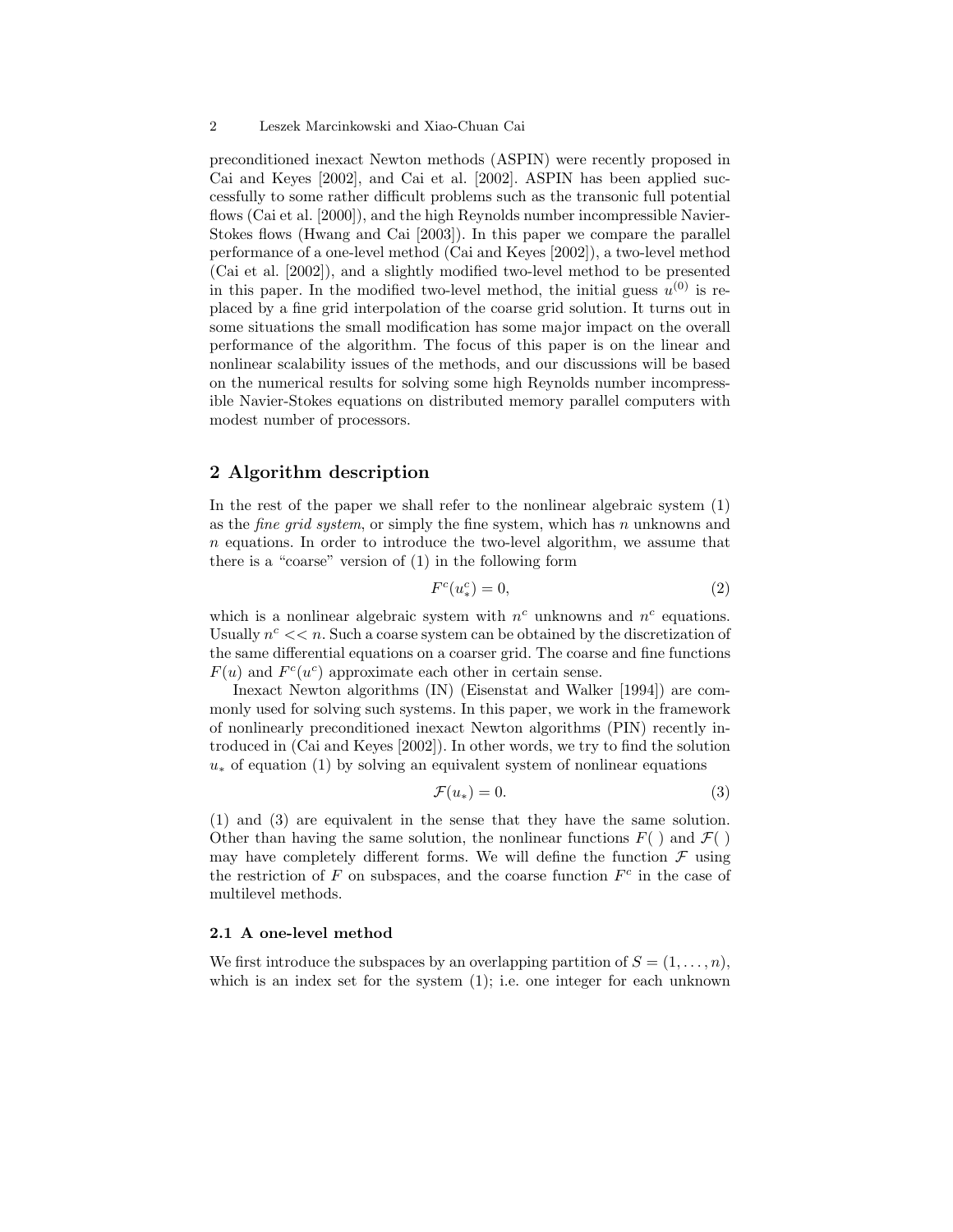$u_i$  and  $F_i$ . We assume that  $S_1, \ldots, S_N$  is a partition of S in the sense that  $\bigcup_{i=1}^{N} S_i = S$ , and  $S_i \subset S$ . Here we allow the subsets to have overlap. Let  $n_i$  be the dimension of  $S_i$ ; then, in general,  $\sum_{i=1}^{N} n_i \geq n$ . Using the partition of S, we introduce subspaces of  $\mathbb{R}^n$  and the corresponding restriction and extension matrices. For each  $S_i$  we define  $V_i \subset \mathbb{R}^n$  as

$$
V_i = \{v | v = (v_1, \dots, v_n)^T \in \Re^n, v_k = 0, \text{ if } k \notin S_i\}
$$

and a  $n \times n$  restriction (also extension) matrix  $I_{S_i}$  whose kth column is either the kth column of the  $n \times n$  identity matrix  $I_{n \times n}$  if  $k \in S_i$  or zero if  $k \notin S_i$ . Using the restriction operator, we define the subdomain nonlinear function as  $F_{S_i} = I_{S_i}F$ . We next define the major component of the algorithm, namely the nonlinearly preconditioned function. For any given  $v \in \mathbb{R}^n$ , define  $T_i(v) \in V_i$ as the solution of the following subspace nonlinear system

$$
F_{S_i}(v - T_i(v)) = 0,
$$

for  $i = 1, \ldots, N$ . Taking the sum of the all  $T_i$ s, we have a new function

$$
\mathcal{F}^{(1)}(u) = \sum_{i=1}^{N} T_i(u),\tag{4}
$$

The operators  $T_i$  and  $\mathcal{F}^{(1)}$  were introduced by Dryja and Hackbusch [1997] in which a version of a nonlinear Richardson method was applied to solve the nonlinear system corresponding to (4).

Algorithm 2.1 (ASPIN(1)) Obtain an approximate solution of  $u_*$  by solving

$$
\mathcal{F}^{(1)}(u_*)=0
$$

using the inexact Newton method with  $u^{(0)}$  as the initial guess (Cai and Keyes [2002]).

It is worth to note that under some assumptions it was proven by Dryja and Hackbusch [1997] and Cai and Keyes [2002] that the local problems have unique solutions, thus  $T_i$  are well defined. It is also shown there that the Jacobian of the preconditioned system is well defined.

To apply an inexact Newton method to (4) we have to know how to compute the Jacobian of  $\mathcal{F}^{(1)}$ . As shown in (Cai and Keyes [2002]) how one can obtain the Jacobian of  $\mathcal{F}^{(1)}$ , denoted by  $\mathcal{J}^{(1)}$ , by the following formula:

$$
\mathcal{J}^{(1)}(u) = \sum_{i=1}^{N} J_{S_i}^{-1}(u - T_i(u)) \cdot J(u),
$$

where  $J(u) = DF(u)$  is the Jacobian of the original function F and  $J_{S_i}(u) =$  $I_{S_i}J(u)I_{S_i}$ . In practice since  $T_i(u)$  converges to zero, we can assumed that a good approximation of the Jacobian is given by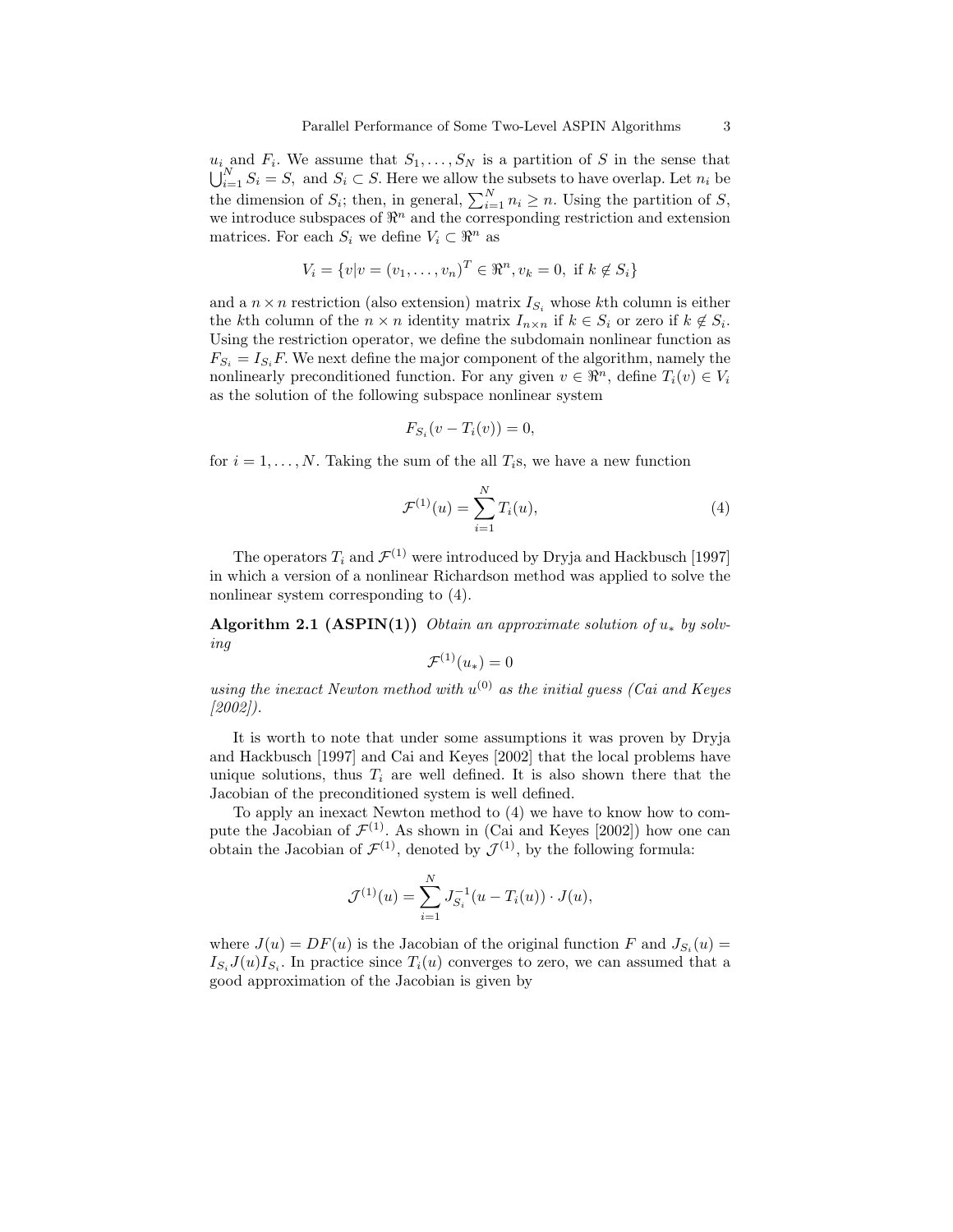4 Leszek Marcinkowski and Xiao-Chuan Cai

$$
\mathcal{J}^{(1)}(u) \approx \sum_{i=1}^N J_{S_i}^{-1}(u) J(u),
$$

which is, as a matter of fact, the original Jacobian matrix preconditioned by a one-level additive Schwarz method, thus it should be well-conditioned as long as the number of subdomains is not very large.

#### 2.2 Two two-level methods

Similarly, let  $S^c = (1, \ldots, n^c)$  be an index set for the coarse system, and we assume that  $\{S_1^c, \ldots, S_N^c\}$  is a partition. For simplicity, we partition the fine and the coarse systems into the same number of subsets. Also for simplicity, in our parallel implementation, we allocate the subsystems corresponding to the index sets  $S_i$  and  $S_i^c$  to the same processor. We introduce the subdomain fine to coarse restriction operator  $R_i: S_i \longrightarrow S_i^c$ , in the sense that for each vector  $v_i \in V_i$ , there is a unique vector  $v_i^c \in V_i^c$ , such that

$$
v_i^c = R_i v_i.
$$

Assuming the  $R_i$ s are consistent in the overlapping part of the subdomains, we can define a global fine to coarse restriction operator  $R^c: \mathbb{R}^n \longrightarrow \mathbb{R}^{n^c}$  as follows: For any  $v \in \mathbb{R}^n$ , the k component of  $R^c v$  is defined as

$$
(R^c v)_k = (R_i v)_k, \text{ if } k \in S_i^c.
$$

A global coarse to fine extension operator  $E<sup>c</sup>$  can be defined as the transpose of  $R^c$ . To define the coarse function  $T_0: \mathbb{R}^n \longrightarrow \mathbb{R}^n$ , we first introduce a projection  $T^c: \mathbb{R}^n \longrightarrow \mathbb{R}^{n^c}$  as follows: For any given  $v \in \mathbb{R}^n$ ,  $T^c v$  satisfies the coarse nonlinear system

$$
F^{c}(T^{c}(v)) = R^{c}F(v).
$$
\n<sup>(5)</sup>

We assume that (5) has a unique solution. Then we define an operator  $T_0$ :  $\mathbb{R}^n \longrightarrow \mathbb{R}^n$  by

$$
T_0(v) = E^c T^c(v). \tag{6}
$$

Suppose that  $T_0$  is given as in (6); it is easy to see that  $T_0(u_*)$  can be computed without knowing the exact solution  $u_*$  itself. In fact, from (5), we have  $T_0(u_*) = E^c u_*^c$ . Throughout this paper, we assume that the coarse solution  $u_*^c$ is given, through a pre-processing step. We can now introduce a new nonlinear function  $\mathbb{R}^n \longrightarrow \mathbb{R}^n$  by

$$
\mathcal{F}^{(2)}(u) = T_0(u) - T_0(u_*) + \sum_{i=1}^N T_i(u). \tag{7}
$$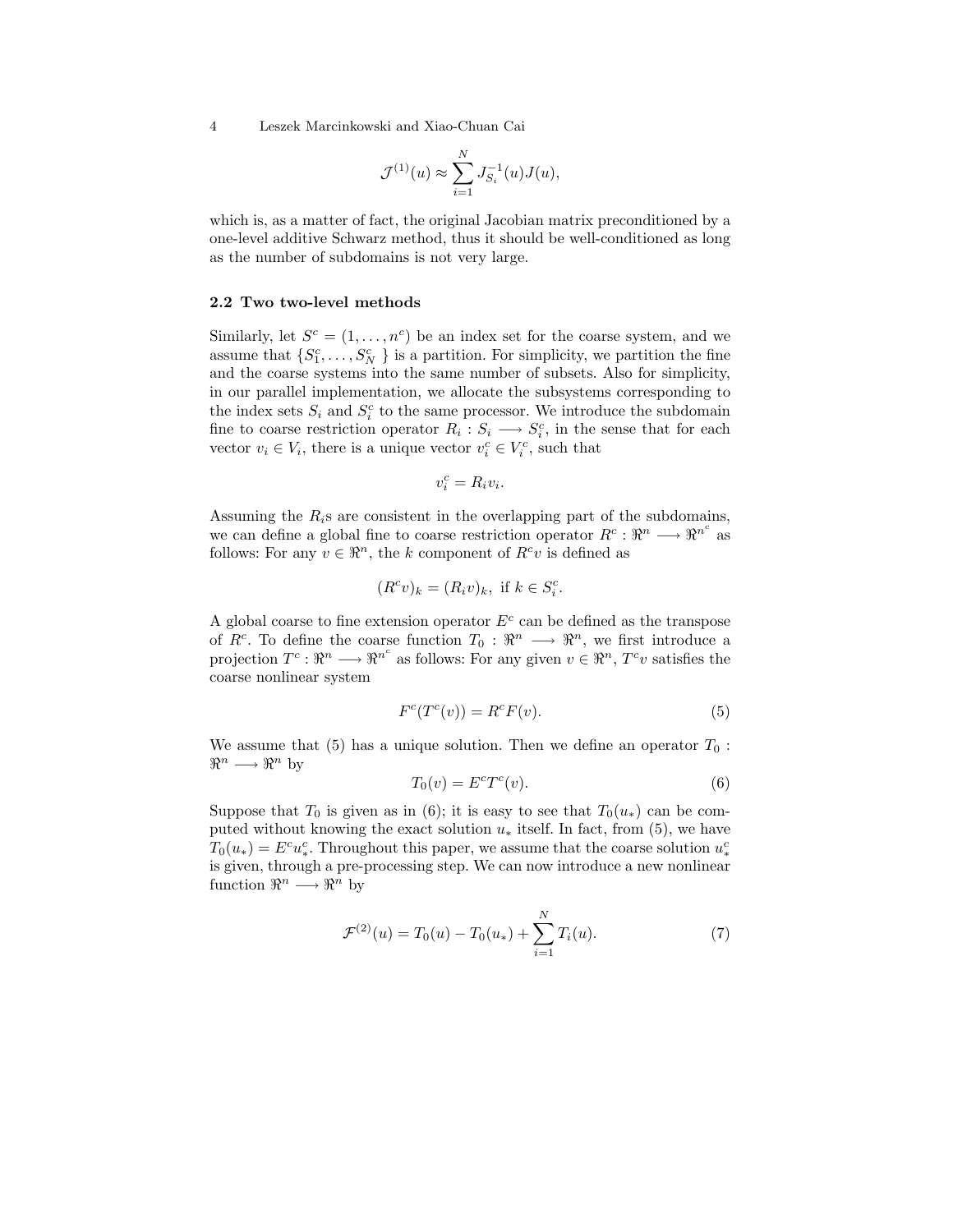Algorithm 2.2 (ASPIN(2)) Obtain an approximate solution of  $u_*$  by solving

$$
\mathcal{F}^{(2)}(u_*)=0
$$

using the inexact Newton method with  $u^{(0)}$  as the initial guess (Cai et al.  $(2002)$ .

In this paper, we propose a slight modification of the above algorithm in the selection of the initial guess. The algorithm takes the following form.

Algorithm 2.3 (ASPIN(2')) Obtain an approximate solution of  $u_*$  by solving

$$
\mathcal{F}^{(2)}(u_*)=0
$$

using the inexact Newton method with  $T_0(u_*)$  as the initial guess.

No additional cost is needed to switch from the original initial guess  $u^{(0)}$ to  $T_0(u_*)$  since the vector  $T_0(u_*)$  is needed anyway in the nonlinear function evaluation.

## 3 Numerical studies

We next present some numerical results on a two-dimensional lid driven cavity flow problem (Hirsch [1990]). Consider the velocity-vorticity formulation of the incompressible Navier-Stokes equations on the unit square  $\Omega = (0,1) \times (0,1)$ :

$$
\begin{cases}\n-\Delta u - \frac{\partial \omega}{\partial y} &= 0\\
-\Delta v + \frac{\partial \omega}{\partial x} &= 0\\
-\frac{1}{Re}\Delta \omega + u \frac{\partial \omega}{\partial x} + v \frac{\partial \omega}{\partial y} &= 0,\n\end{cases}
$$
\n(8)

where Re is the Reynolds number,  $(u, v)$  is the velocity and  $\omega$  is the vorticity. The boundary conditions are:  $u = v = 0$  for bottom, left and right, and  $u = 1, v = 0$  for top. The boundary condition on  $\omega$  is given by its definition:  $\omega(x,y) = -\frac{\partial u}{\partial y} + \frac{\partial v}{\partial x}$ . The usual uniform mesh 5-point finite difference approximation is used to discretize the boundary value problem. Upwinding is used for the first derivative terms and central differencing for the second derivative terms. To obtain a nonlinear algebraic system of equations  $F$ , we use natural ordering inside each subdomain, and at each mesh point we arrange the unknowns in the order of u, v, and  $\omega$ . The partitioning of F is through the partitioning of the mesh points in a checkerboard fashion for both the fine and the coarse grids. The coarse to fine interpolation is defined using the coarse grid bilinear finite element basis functions. The implementation is done using PETSc (Balay et al. [2002]), and the results are obtained on an IBM SP supercomputer. Double precision is used throughout the computations. The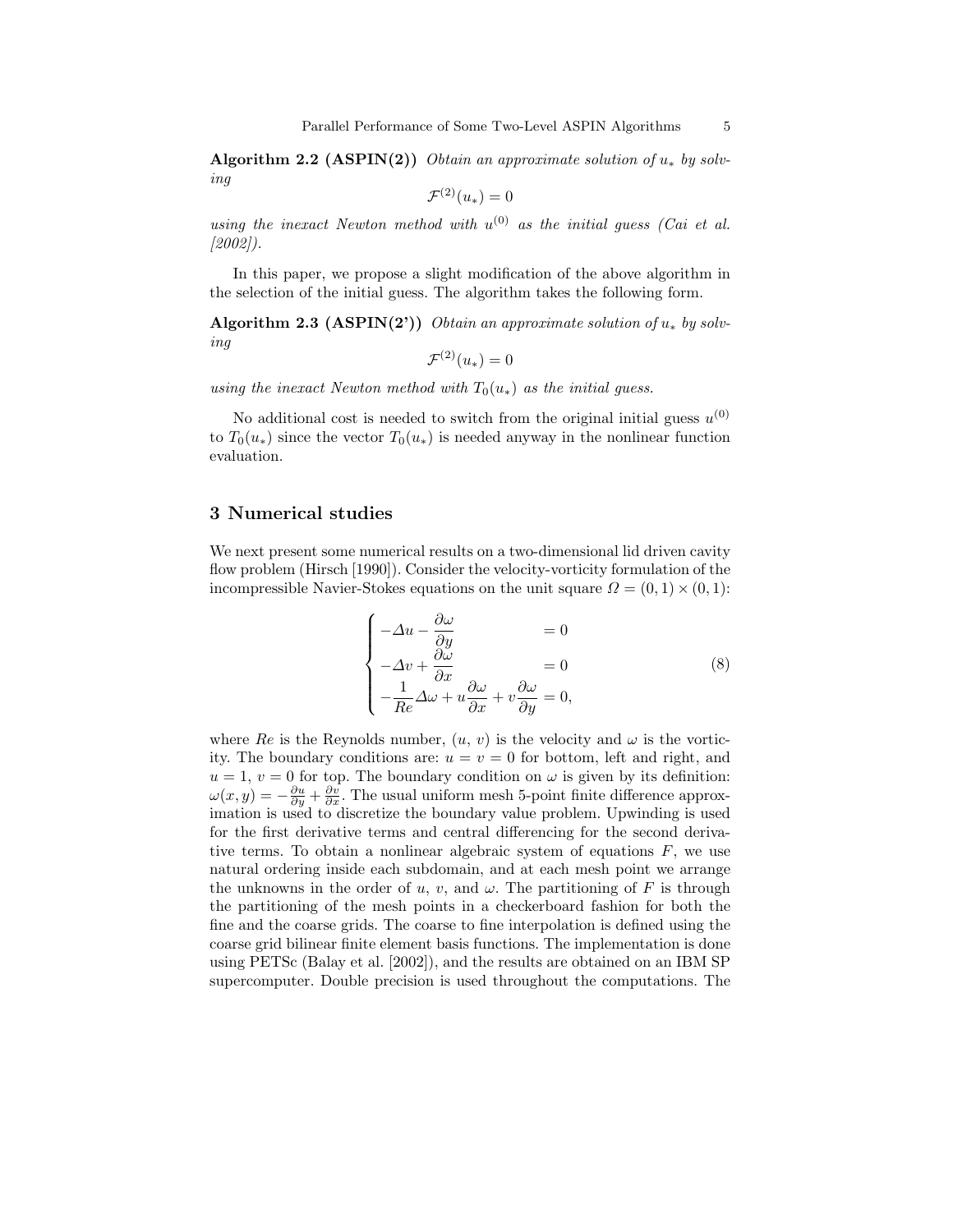|           | Reynolds        | global    | global | average linear                       |
|-----------|-----------------|-----------|--------|--------------------------------------|
|           | number          | nonlinear | linear | iteration per                        |
|           |                 |           |        | iterations iterations nonlinear step |
| ASPIN(1)  | 10 <sup>1</sup> | 3         | 112    | 37                                   |
|           | 10 <sup>2</sup> | 4         | 162    | 40                                   |
|           | 10 <sup>3</sup> | 7         | 216    | 30                                   |
|           | 10 <sup>4</sup> | 6         | 156    | 26                                   |
| ASPIN(2)  | 10 <sup>1</sup> | 4         | 38     | 9                                    |
|           | 10 <sup>2</sup> | 6         | 89     | 14                                   |
|           | 10 <sup>3</sup> | 7         | 99     | 14                                   |
|           | $10^{4}$        | 22        | 9517   | 432                                  |
| ASPIN(2') | 10 <sup>1</sup> | 3         | 28     | 9                                    |
|           | 10 <sup>2</sup> | 4         | 51     | 12                                   |
|           | 10 <sup>3</sup> | 4         | 48     | 12                                   |
|           | $10^{4}$        | 3         | 40     | 13                                   |

**Table 1.** Varying Reynolds numbers. Fine mesh size  $128 \times 128$ , coarse mesh size  $32 \times 32$ , number of processors 16.

initial guess  $u^{(0)}$  is zero for u, v and  $\omega$  in ASPIN(1) and ASPIN(2). We stop the global PIN iterations if  $\|\mathcal{F}(u^{(k)})\| \leq 10^{-10} \|\mathcal{F}(u^{(0)})\|$ . The same stopping condition is used for the coarse grid nonlinear systems, which are solved by a Newton-Krylov-Schwarz method based on the same mesh partition. The global Jacobian systems are solved with GMRES restarting at 30. The global linear iteration for solving the global Jacobian system is stopped if the relative tolerance  $\|\mathcal{F}(u^{(k)}) - \mathcal{F}'(u^{(k)})\| \leq 10^{-3} \|\mathcal{F}(u^{(k)})\|$  is satisfied. At the kth global nonlinear iteration, nonlinear subsystems

$$
F_{S_i}\left(u^{(k)} - g_i^{(k)}\right) = 0,
$$

have to be solved. We use the standard IN with a cubic line search for such systems with initial guess  $g_{i,0}^{(k)} = 0$ . The local nonlinear iteration in subdomain  $S_i$  is stopped if the following condition is satisfied:  $||F_{S_i}(g_{i,l}^{(k)})|| \leq$  $10^{-3}$   $\|F_{S_i}(g_{i,0}^{(k)})\|$ .

We first compare the three ASPIN algorithms for different Reynolds numbers. In Tables 1, we report the total number of global nonlinear iterations, the total number of linear iterations, and the average number of linear iterations per nonlinear iteration. For this particular test problem, the nonlinearity is determined mostly by the Reynolds number. As Re increases the nonlinear system becomes more difficult to solve with the regular inexact Newton method (Cai and Keyes [2002]). However, as shown in Table 1, the numbers of linear and nonlinear iterations of ASPIN(2') are not very sensitive to the increase of Re.

In Table 2, we test the algorithms with different level of overlaps in the Schwarz preconditioner. It is quite interesting to see that  $\text{ASPIN}(2')$  is not sensitive to this parameter, which is a bit surprising.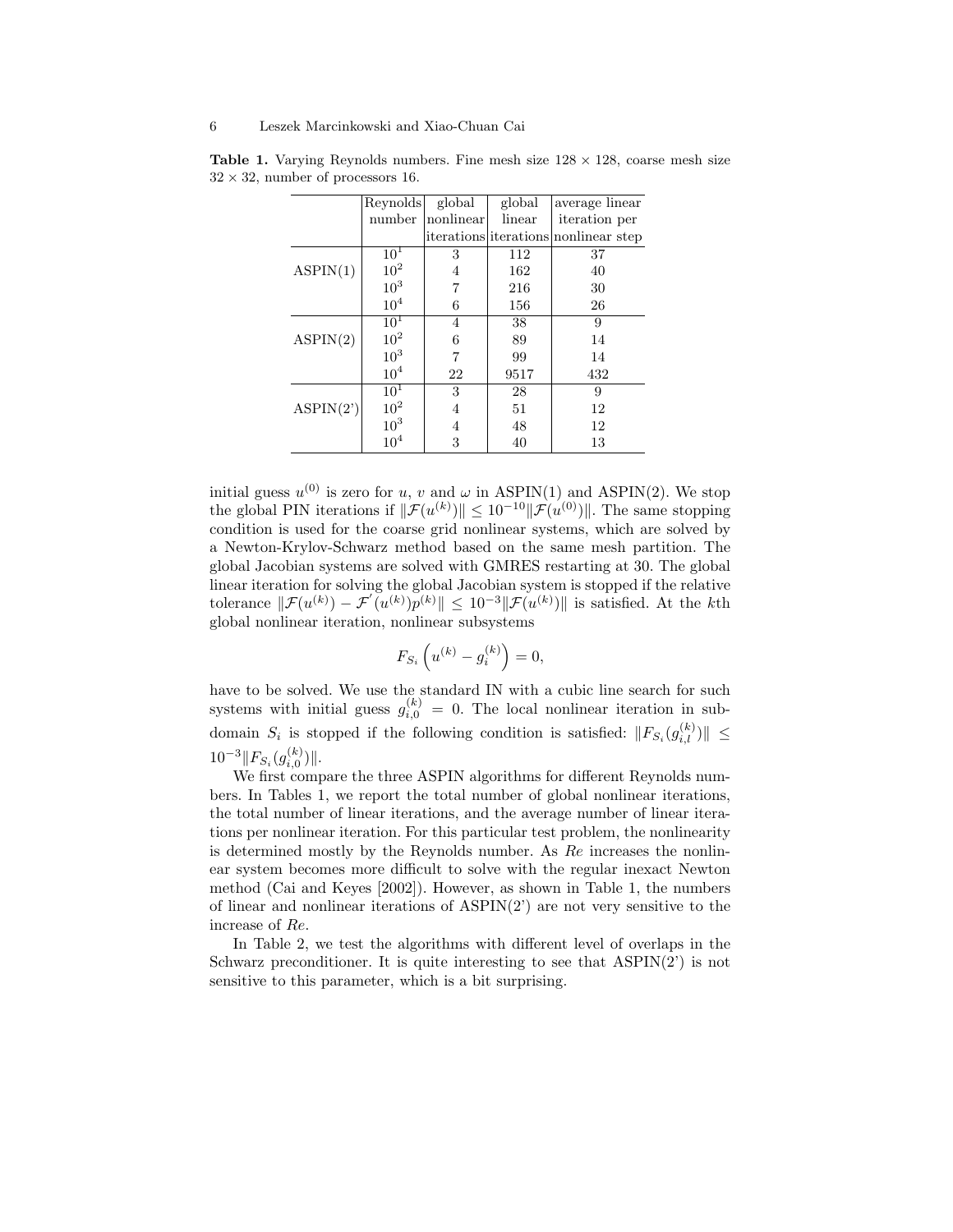|           |                | global    | global | average linear            |
|-----------|----------------|-----------|--------|---------------------------|
|           | overlap        | nonlinear | linear | iteration per             |
|           |                |           |        | iterations nonlinear step |
| ASPIN(1)  | 1              |           | 216    | 30                        |
|           | $\overline{2}$ |           | 141    | 23                        |
|           | 4              | 6         | 112    | 18                        |
| ASPIN(2)  | 1              | 8         | 167    | 20                        |
|           | 2              |           | 122    | 15                        |
|           | 4              |           | 100    | 14                        |
| ASPIN(2') | 1              | 5         | 62     | 12                        |
|           | $\overline{2}$ |           | 46     | 11                        |
|           | 4              |           | 45     | 11                        |

**Table 2.** Varying the overlapping size. Reynolds number  $= 10<sup>3</sup>$ . Fine mesh size  $128 \times 128$ , coarse mesh size  $32 \times 32$ , number of processors 16.

To use the two-level algorithms on large number of processors and for large fine meshes, the coarse grid size has to be sufficiently fine. This leads to some difficult coarse grid nonlinear systems to solve. Although the coarse problems are, in general, easier to solve than the fine grid problem but sometimes NKS may not be good enough to converge the coarse nonlinear iterations. In the next set of experiments we use an ASPIN(1) coarse solver. That is instead of solving problem (2) by NKS we solve it using ASPIN(1). The stopping criteria for the coarse solver and the fine solver are the same.

In Table 3 we present some experiments for ASPIN(2') on an  $1024 \times 1024$ mesh, Reynolds number  $10^4$ , and the coarse mesh is  $64 \times 64$ .

processors nonlinear average linear iter. total CPU  $\#$  iterations per nonlin. step time (sec) 32 7 34 1377 64 | 8 | 32 | 653 128 | 8 | 39 | 418 256 | 10 | 44 | 374

**Table 3.** ASPIN(2'). Varying the number of processors. Fine mesh size  $1024 \times 1024$ , coarse mesh size  $64 \times 64$ , Reynolds number =  $10^4$ .

The results show that both the number of linear and nonlinear iterations are nearly independent of the number of processors, which is the same as the number of subdomains. In terms of the CPU time, the algorithm scales well for up to 128 processors. The CPU time for 256 processors is only slightly smaller than for 128 processors. We suspect that for large number of processors the ASPIN(1) coarse solver becomes less effective. Thus we measure the computational time the coarse solver takes, and the results are summarized in Table 4 in which we also report the percentage of time spent on the coarse